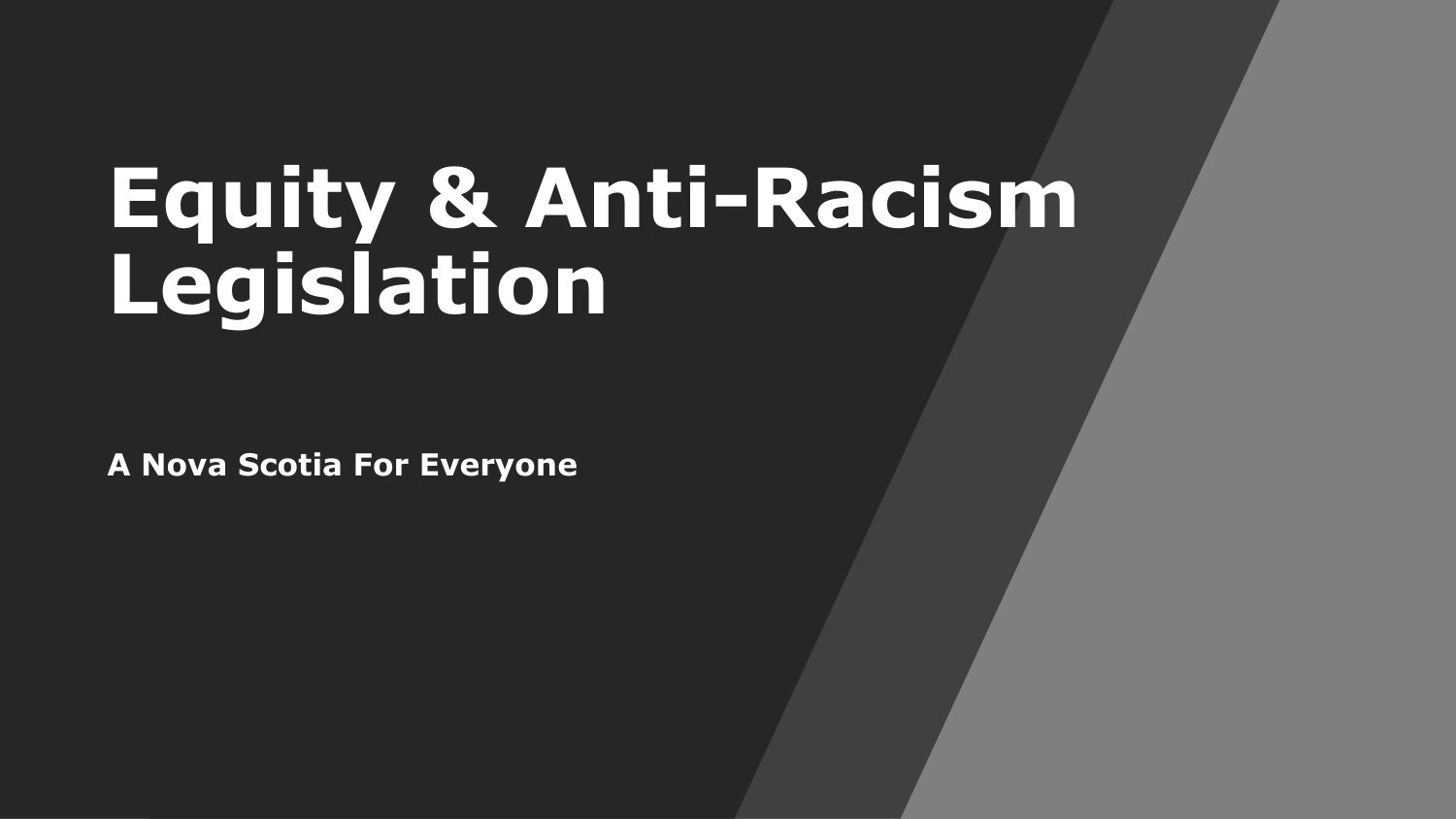### Introductions + House Keeping



#### BRIEF INTRODUCTION

HOUSEKEEPING ITEMS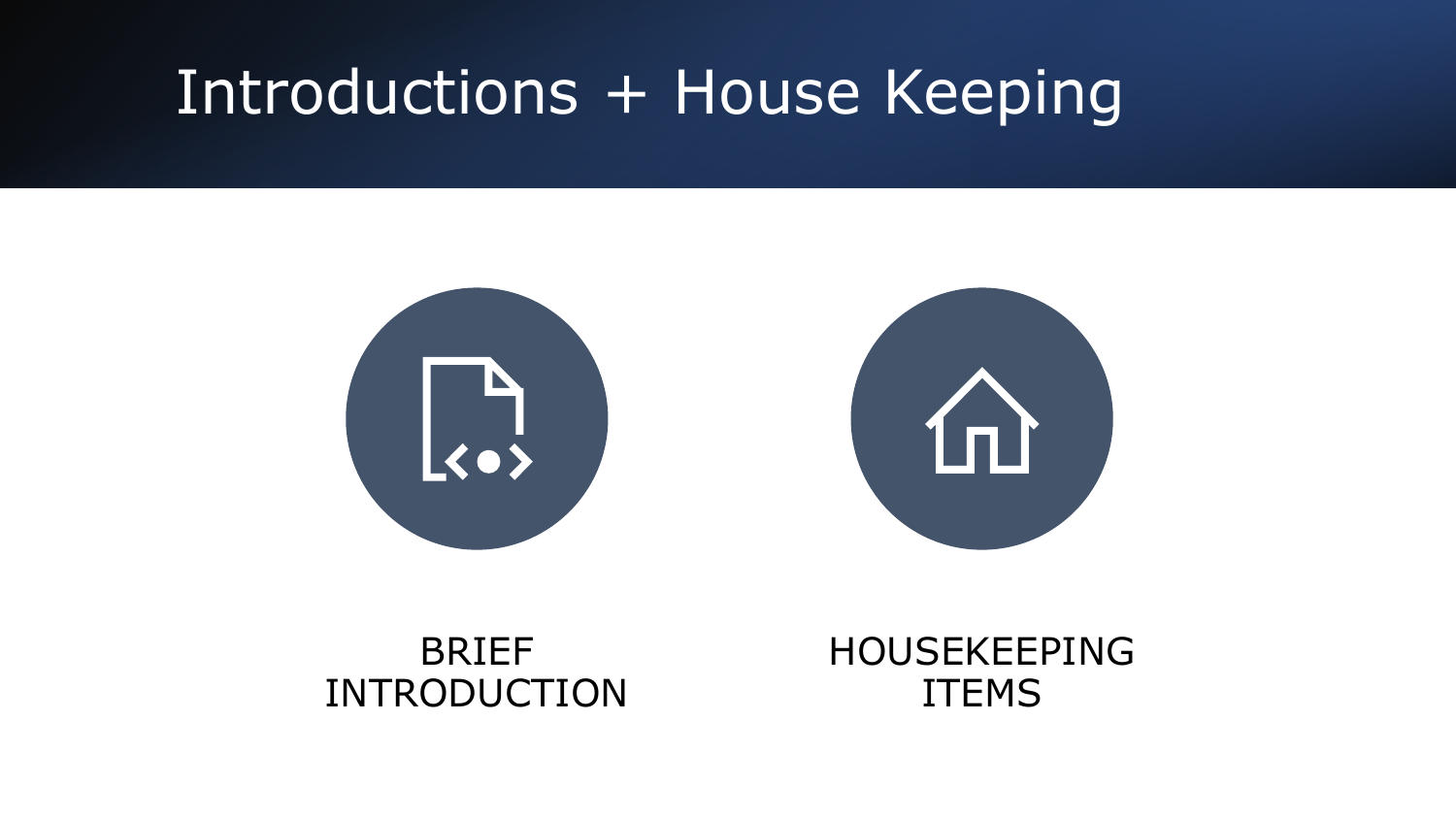**Office of Equity & Anti-Racism Initiatives**

- The Office of Equity and Anti-Racism Initiatives (OEA) works with partners and communities to help lead and support government's anti-racism initiatives and promote equity.
- We work to identify and address systemic racism and inequity in government policy, legislation, programs and services.
- We're also responsible for helping government and communities improve social and economic well-being for all people within the province and creating greater access to opportunities and resources.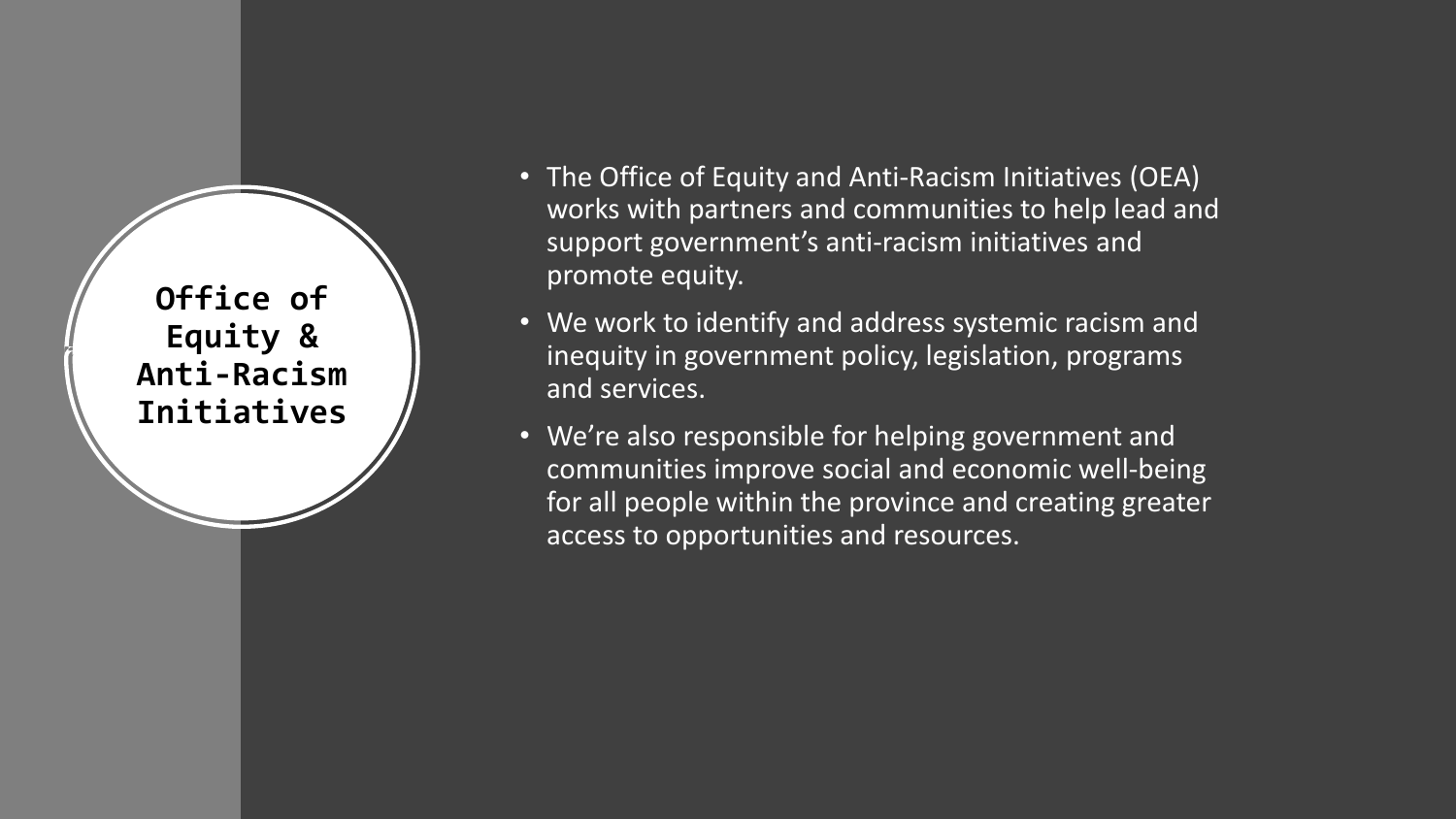#### **Office of Equity & Anti-Racism Initiatives**

- Educating Educating Nova Scotians on equity and anti-racism to prevent and combat hate and racism.
- Changing Working with communities and partners to change the way government works to ensure the needs of marginalized and racialized communities are met.

Listening and Learning Listening to marginalized and racialized communities and learning from them.

Being accountable Reporting to Nova Scotians on government's progress in identifying and addressing systemic inequity and racism.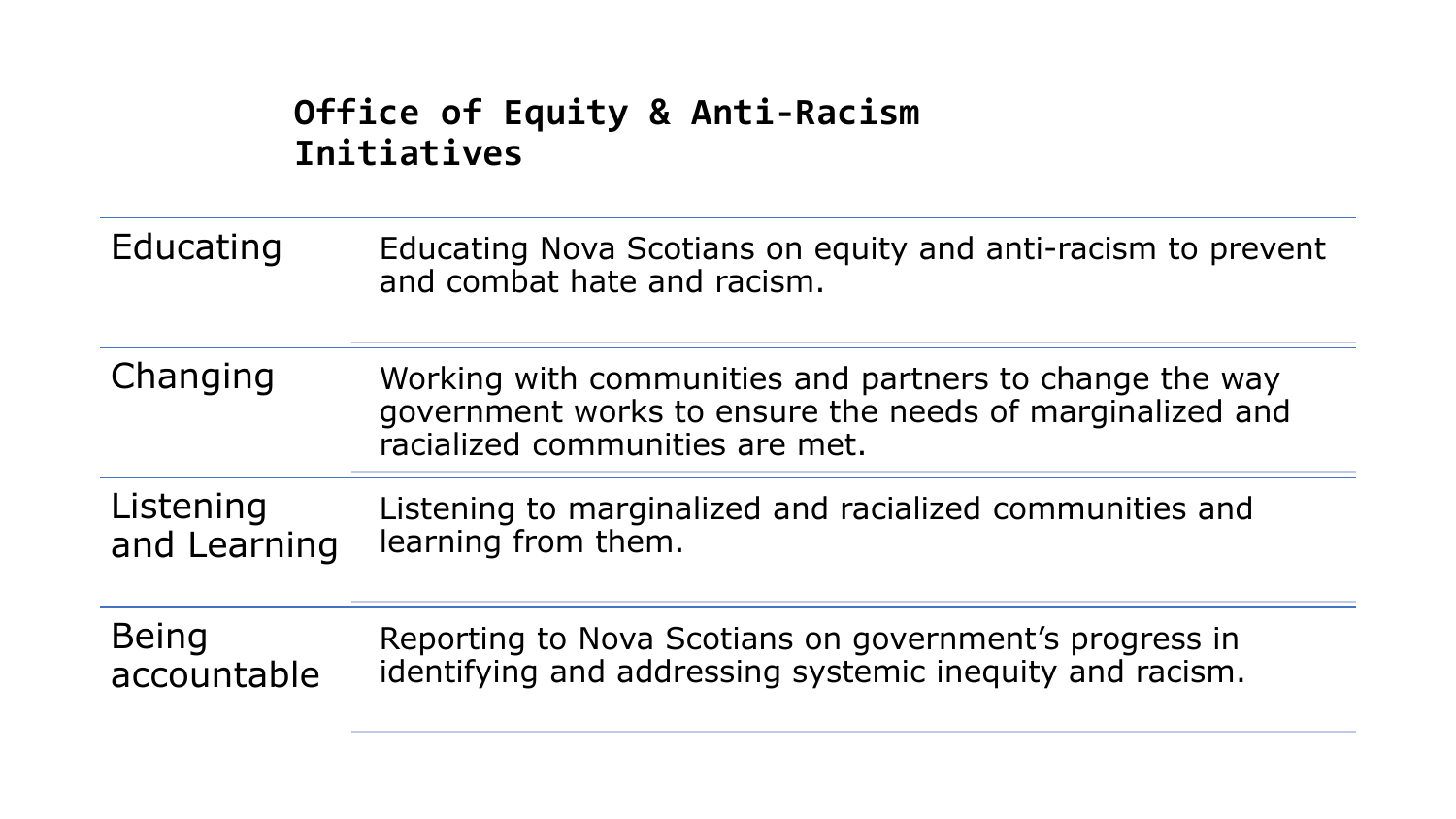# **Background**

- Due to the importance of addressing equity and anti-racism, Premier Houston established the All-Party Committee to support drafting legislation on equity and anti-racism.
- This committee is made up of Legislative Assembly members.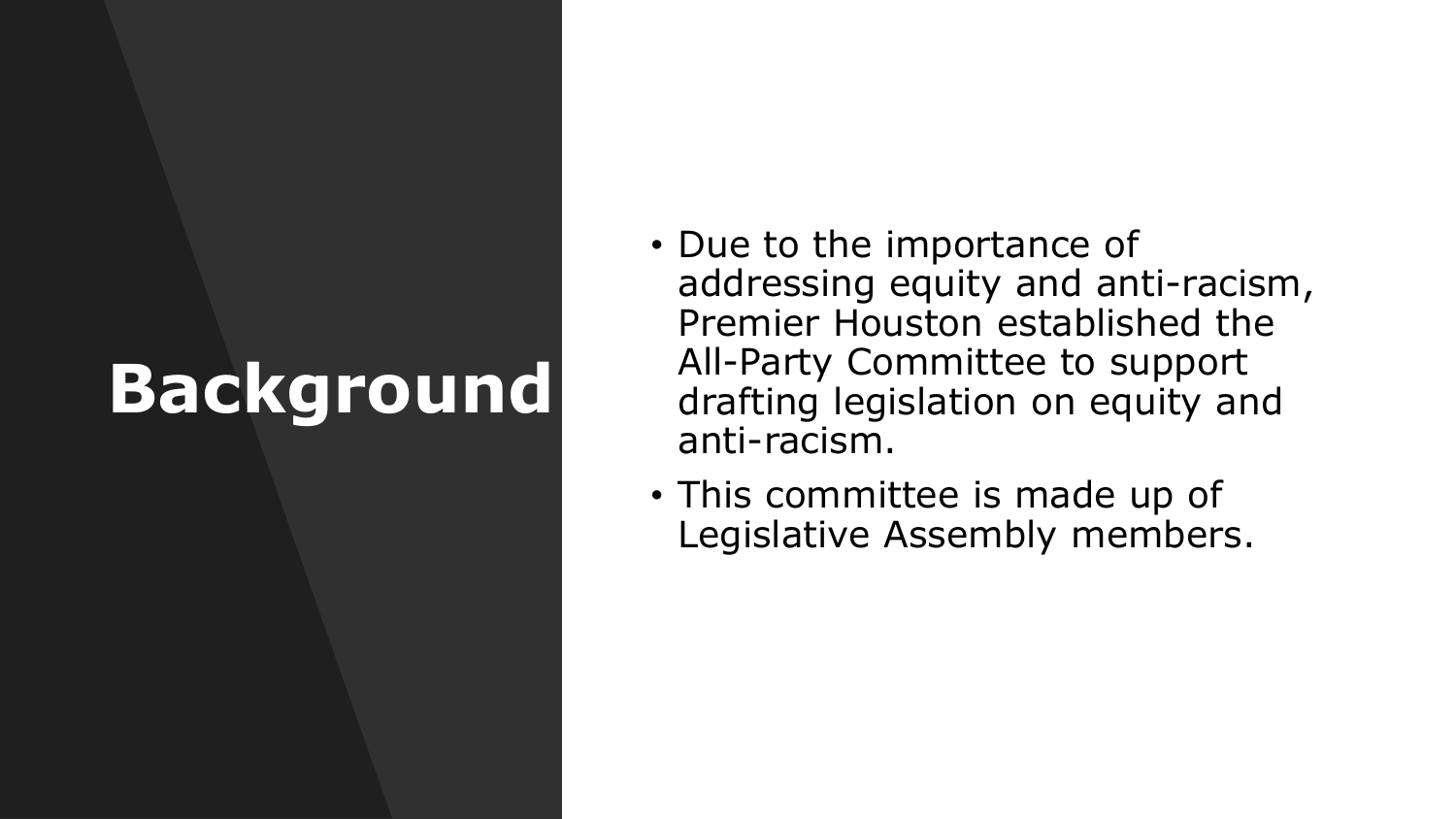# **What is Legislation?**

- Legislation can be used to set standards and controls to govern the actions of people and groups.
- It can be used to authorize or restrict actions, supply resources such as funding or implement consequences for unwanted behaviours in society.
- In the case of equity and anti-racism, legislation is one of the many ways that government can promote actions that create and enhance equity and anti-racism and government can restrict activities that contribute to inequity and racism.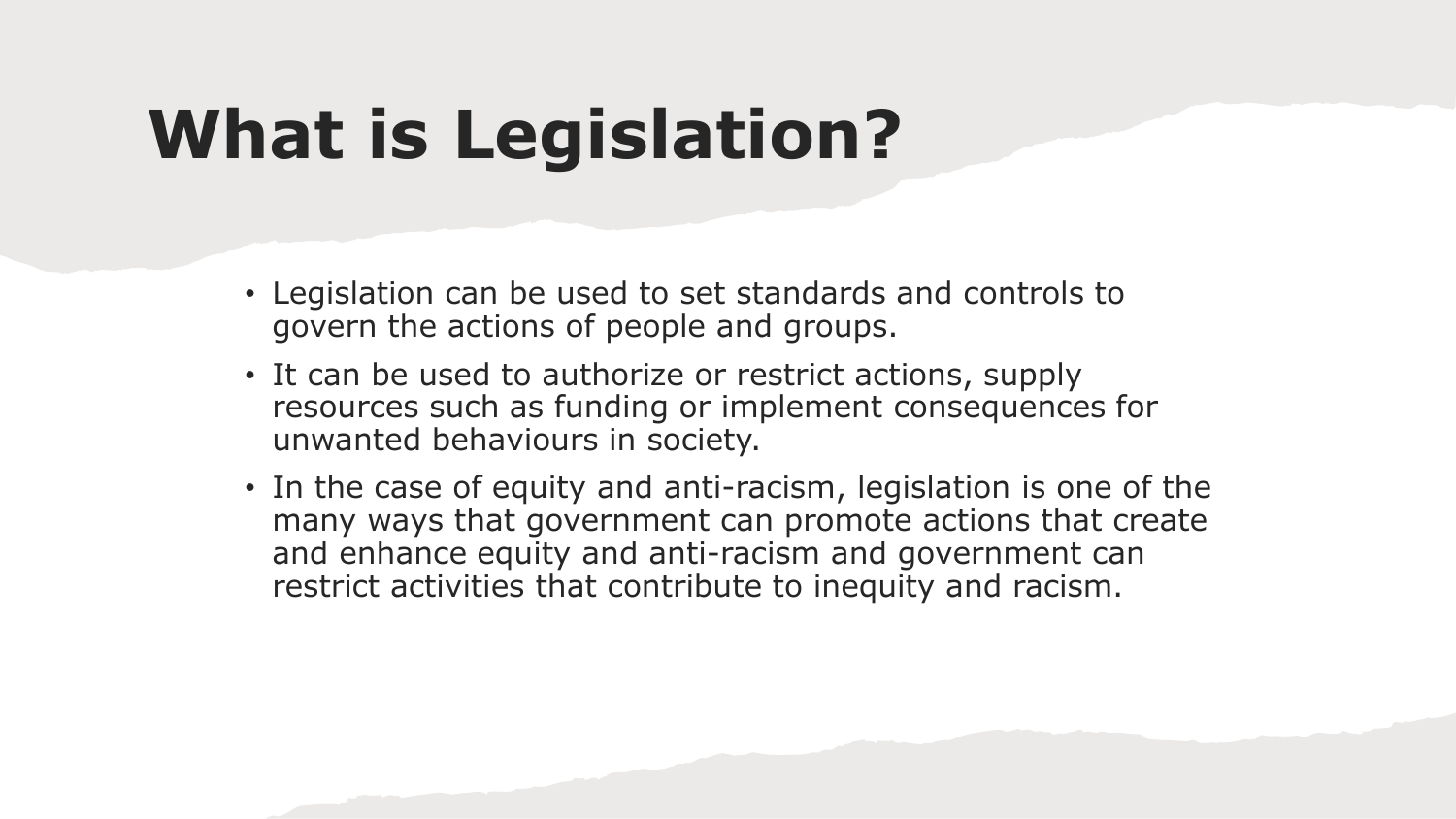### Legislation is One of Many Tools

Legislation is one of many tools that can help to help support change.

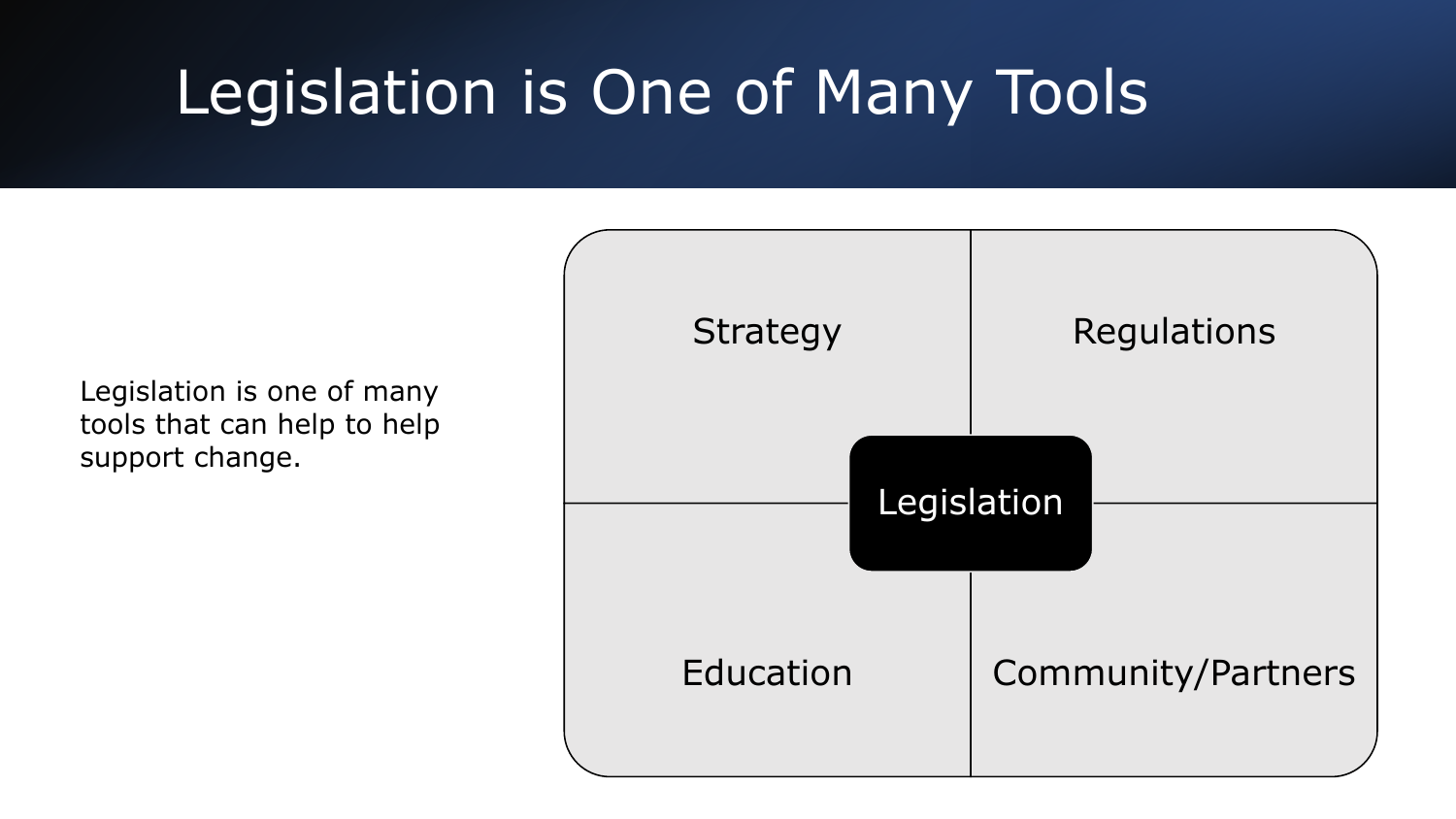# Why are we **doing this?**

- Create a framework to help government identify and address systemic inequity and racism.
- Ensure sustained commitment to addressing systemic inequity and racism.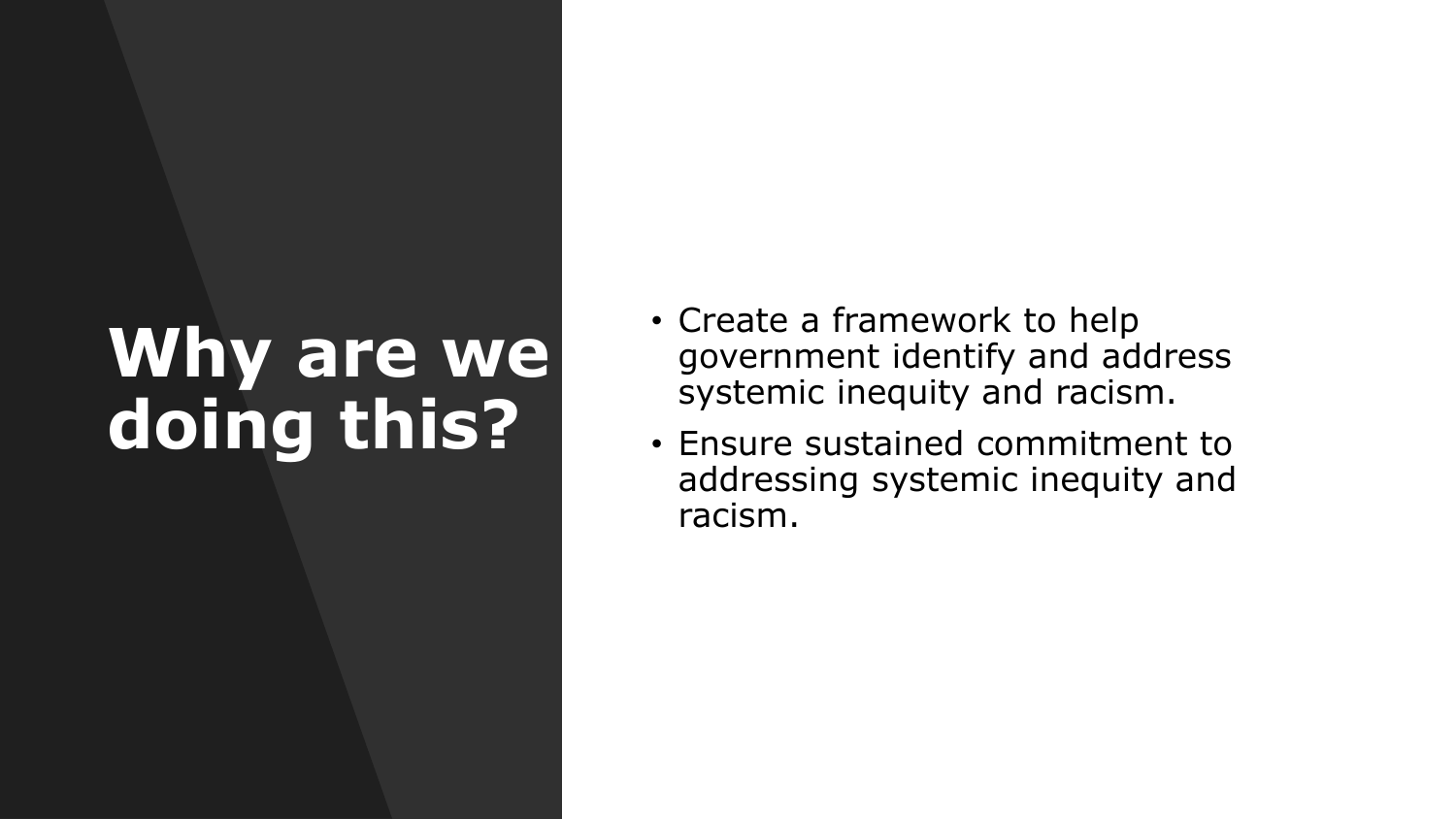

# *Guiding Principles in Legislation*

- Everyone deserves to be treated with dignity and respect
- The achievement of equity and antiracism is a shared responsibility among governments, the private sector and all Nova Scotians
- Inequity and racism require urgent action

*\* We will have the ability to add more if others are identified in the future*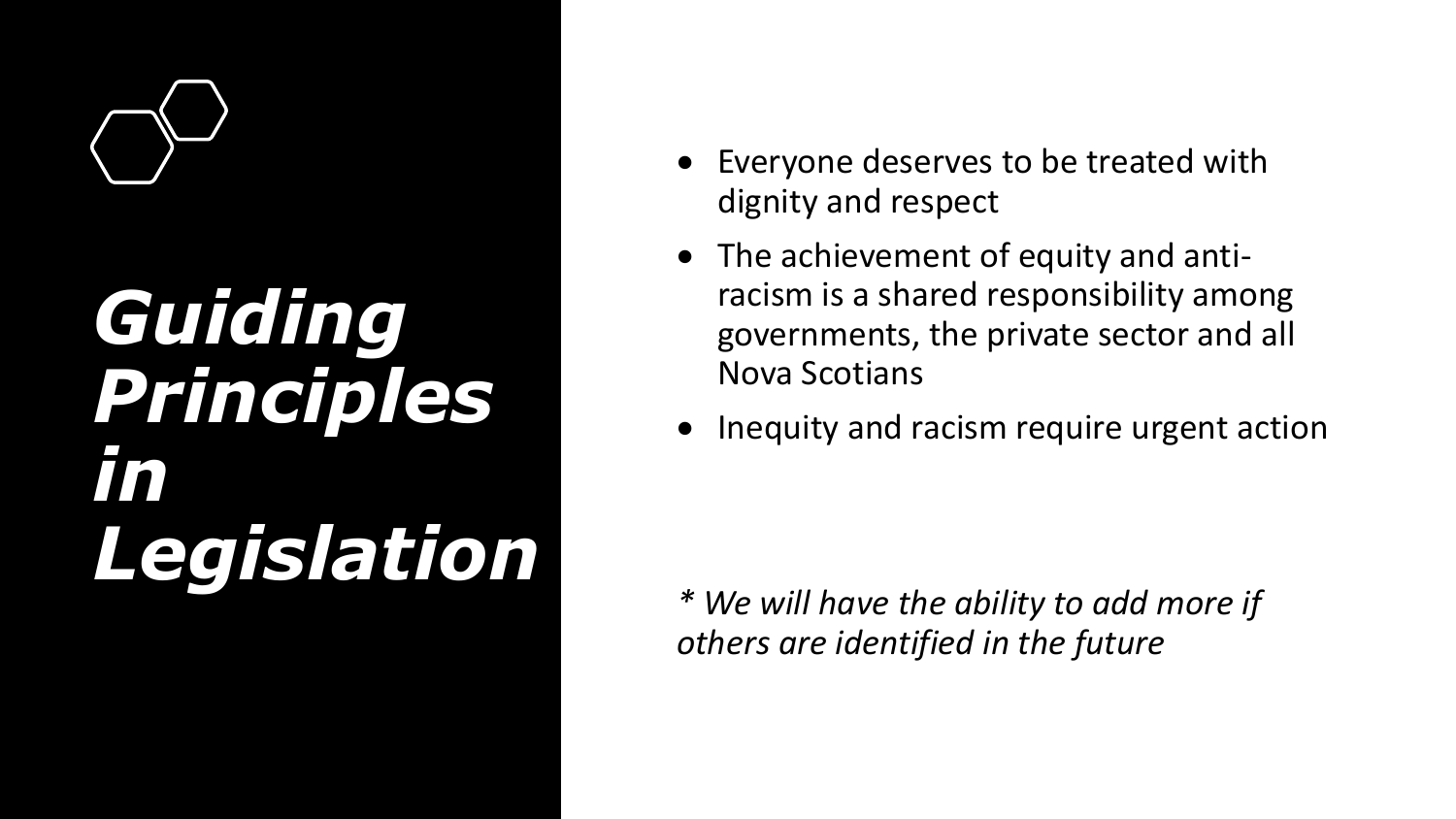# Areas of Focus in Legislation

| Area of Focus                                                                                     | What could this include?                                                                                                                                                                                                                                                    |
|---------------------------------------------------------------------------------------------------|-----------------------------------------------------------------------------------------------------------------------------------------------------------------------------------------------------------------------------------------------------------------------------|
| <b>Government leadership and</b><br>commitment                                                    | Ensuring all government departments and offices are working on equity and<br>$\bullet$<br>anti-racism.<br>Reviewing budgets and business plans through equity lens.<br>$\bullet$<br>Leading by example in hiring and human resource practices.<br>$\bullet$                 |
| <b>Government creates</b><br>equitable and anti-racist<br>policy development                      | Conducting equity impact assessments on all new policies (legislation,<br>$\bullet$<br>regulation, policies, guidelines that drive programs and services).<br>Conducting equity evaluations on existing policy to identify and address<br>$\bullet$<br>inequity and racism. |
| <b>Government has</b><br>meaningful engagement<br>with marginalized and<br>racialized communities | Establish, with community, mechanisms for sustained, meaningful<br>$\bullet$<br>engagement, e.g., Community Hub (*more details later in presentation)                                                                                                                       |
| <b>Government sets</b><br>conditions necessary to<br>supporting equity and anti-<br>racism        | Lead and promote education to prevent and combat hate and racism.<br>$\bullet$<br>Explore funding opportunity for programs and services that promote equity<br>$\bullet$<br>and anti-racism.                                                                                |
| <b>Government provides</b><br>public reporting on<br>progress towards equity<br>and anti-racism   | Regularly report publicly on government's work to identify and address<br>$\bullet$<br>systemic inequity and racism, e.g., reports to the Legislature, equity<br>dashboard.                                                                                                 |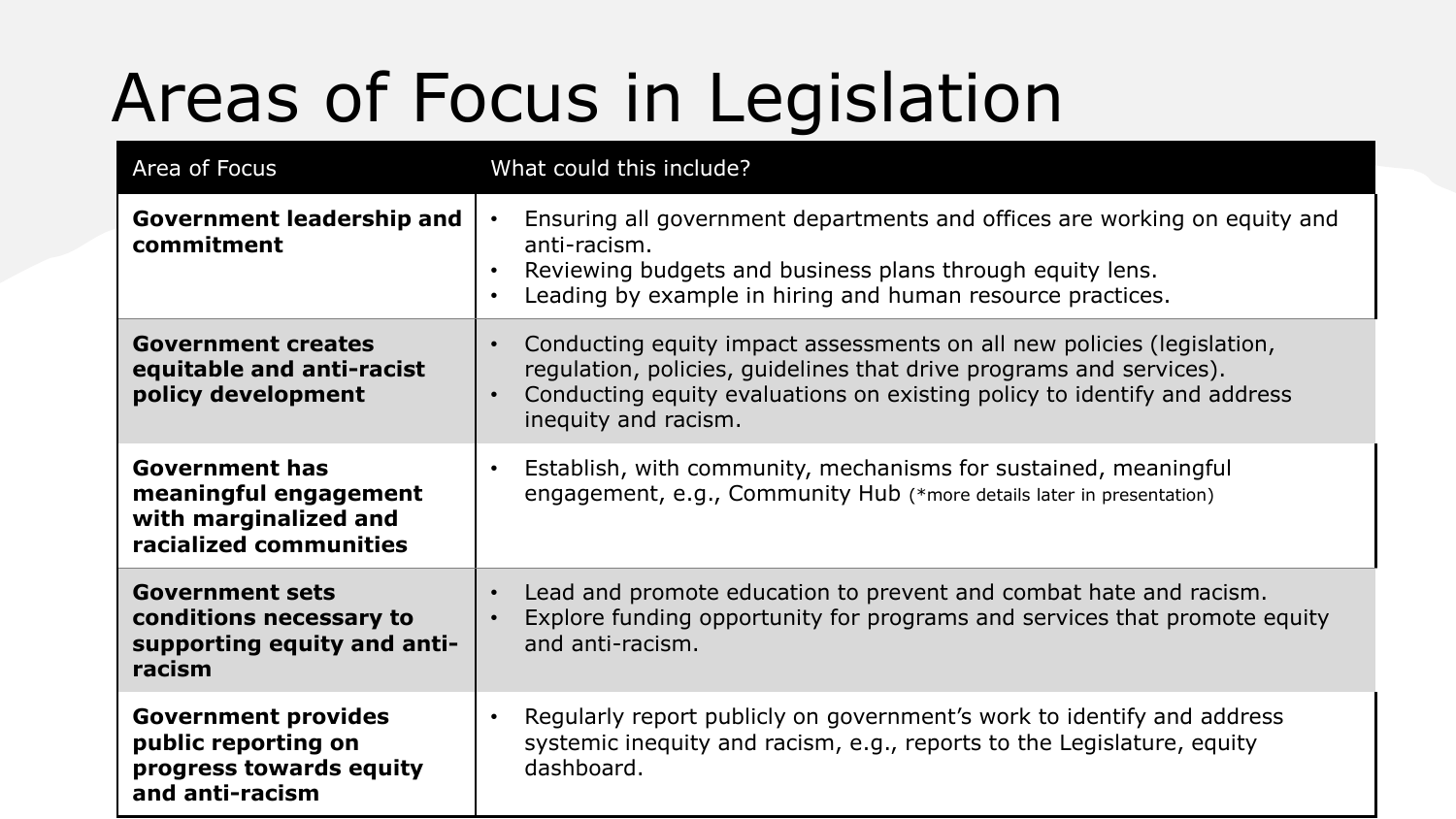### *Require the Development of an Equity & Anti-Racism Strategy*

- A strategy is a plan of action to achieve short term and long-term goals
- Building on commitments in the legislation, the strategy could:
	- Identify specific actions that government will take in areas that matter most to marginalized communities in NS, for example: justice, health, community service, education and employment.
	- Give more details on public reporting, i.e., measures and indicators to evaluate the strategy's effectiveness.
	- Include key definitions related to systemic racism, inequity and hate
- The legislation could include a mandatory 5 yr. review of the strategy through community engagement.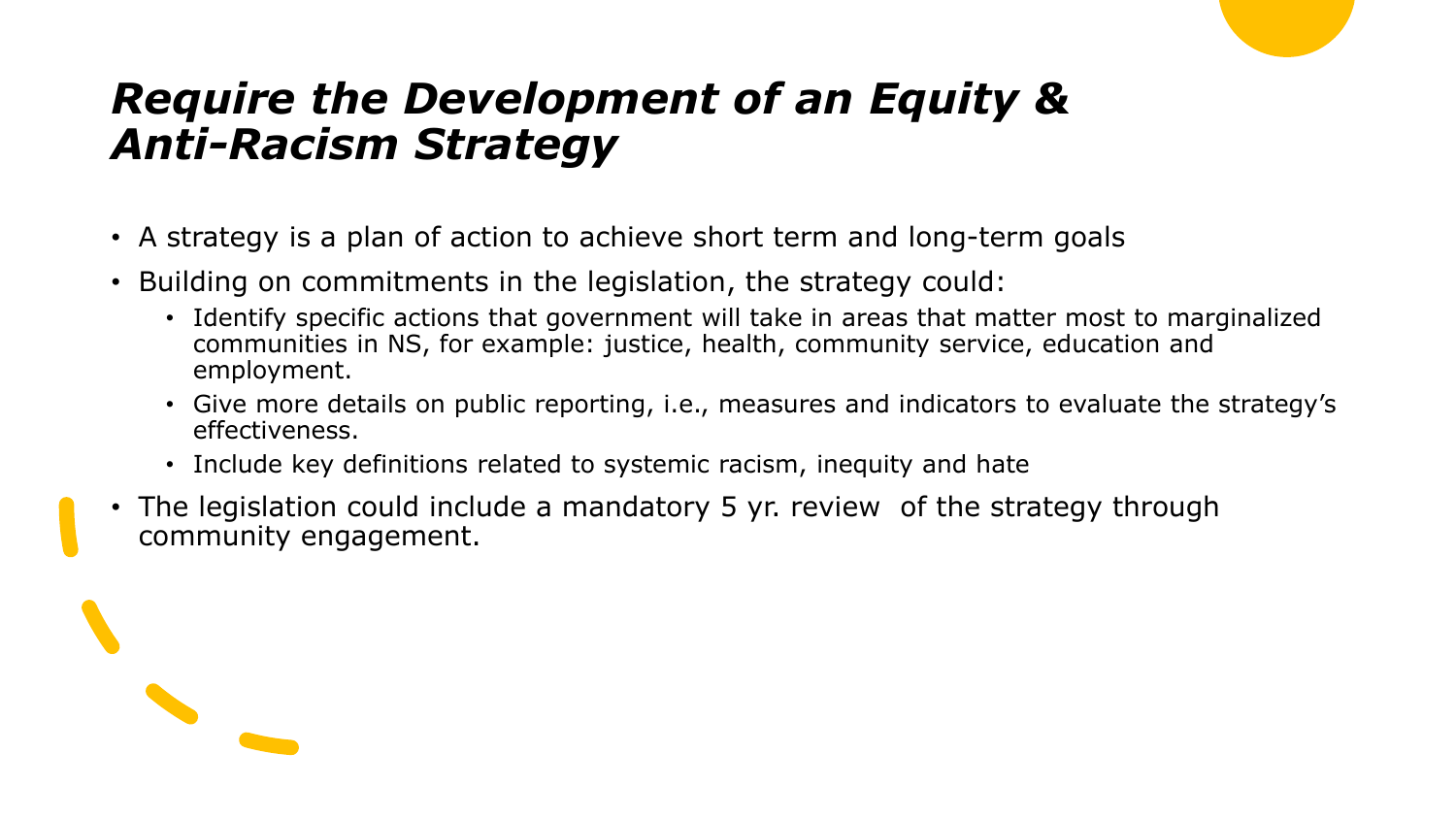### **Prescribed Public Bodies**

- Addressing systemic inequity and racism is a collective responsibility.
- The legislation could require municipalities, universities and other public bodies to develop and implement plans to address systemic inequity and racism.
- Similar to the *Accessibility Act*, these 'prescribed public bodies' could include:
	- Universities
	- Colleges
	- Municipalities and villages
	- Public libraries
	- Crown corporations (NS Business Inc, NS Health Authority, IWK, NS Liquor Corporation, Art Gallery of NS, Develop NS)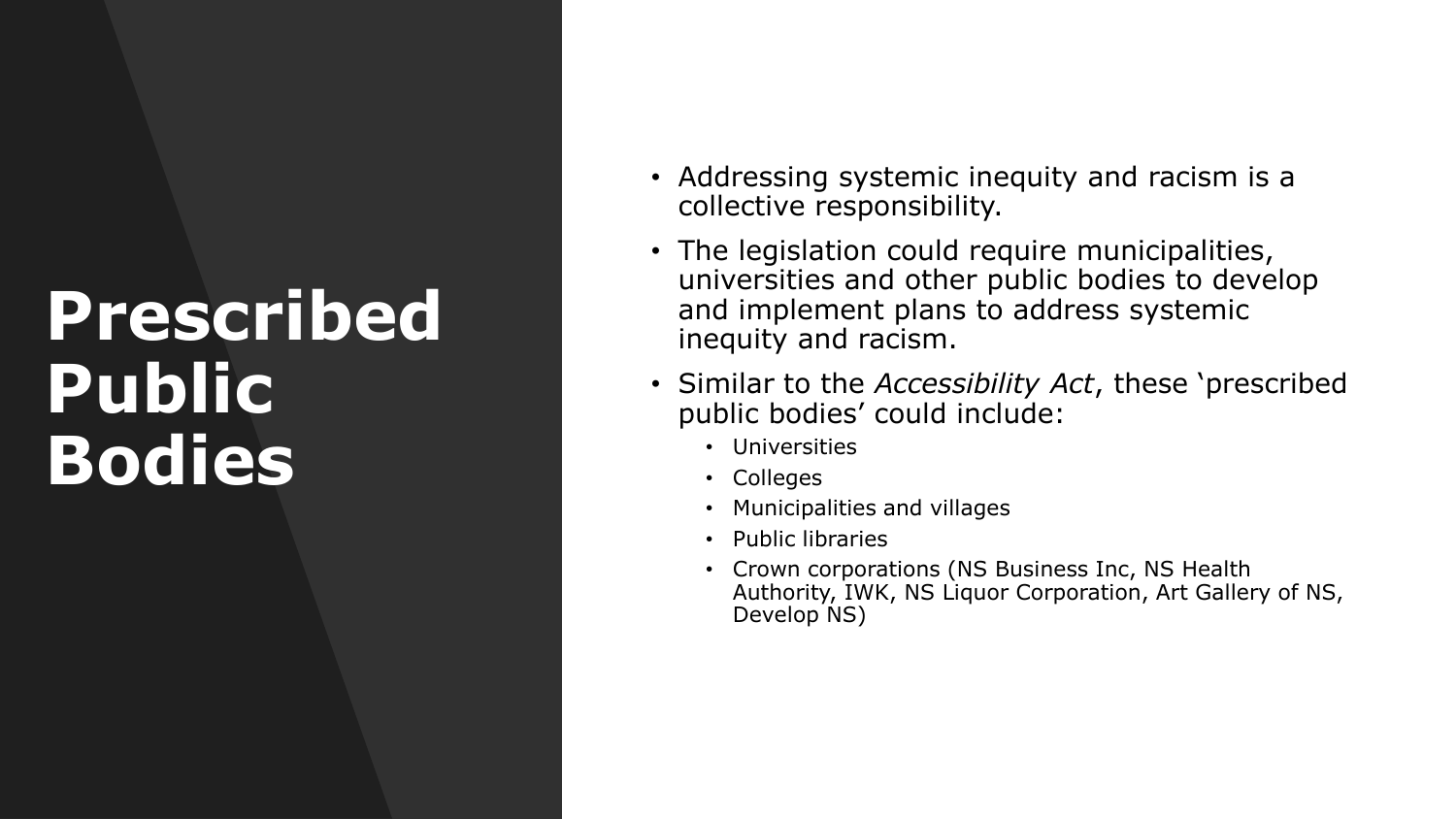## **Community** Hub

- The legislation could require the development of a community hub.
- The hub would bring together equity and racialized communities alongside government.
- This would open two-way channels of communication between government and community.
- Communities can identify and collaborate on priorities and work with government to act on them.
- It could provide a platform to listen, learn and share.
- Government can engage with the hub as one way to gain community feedback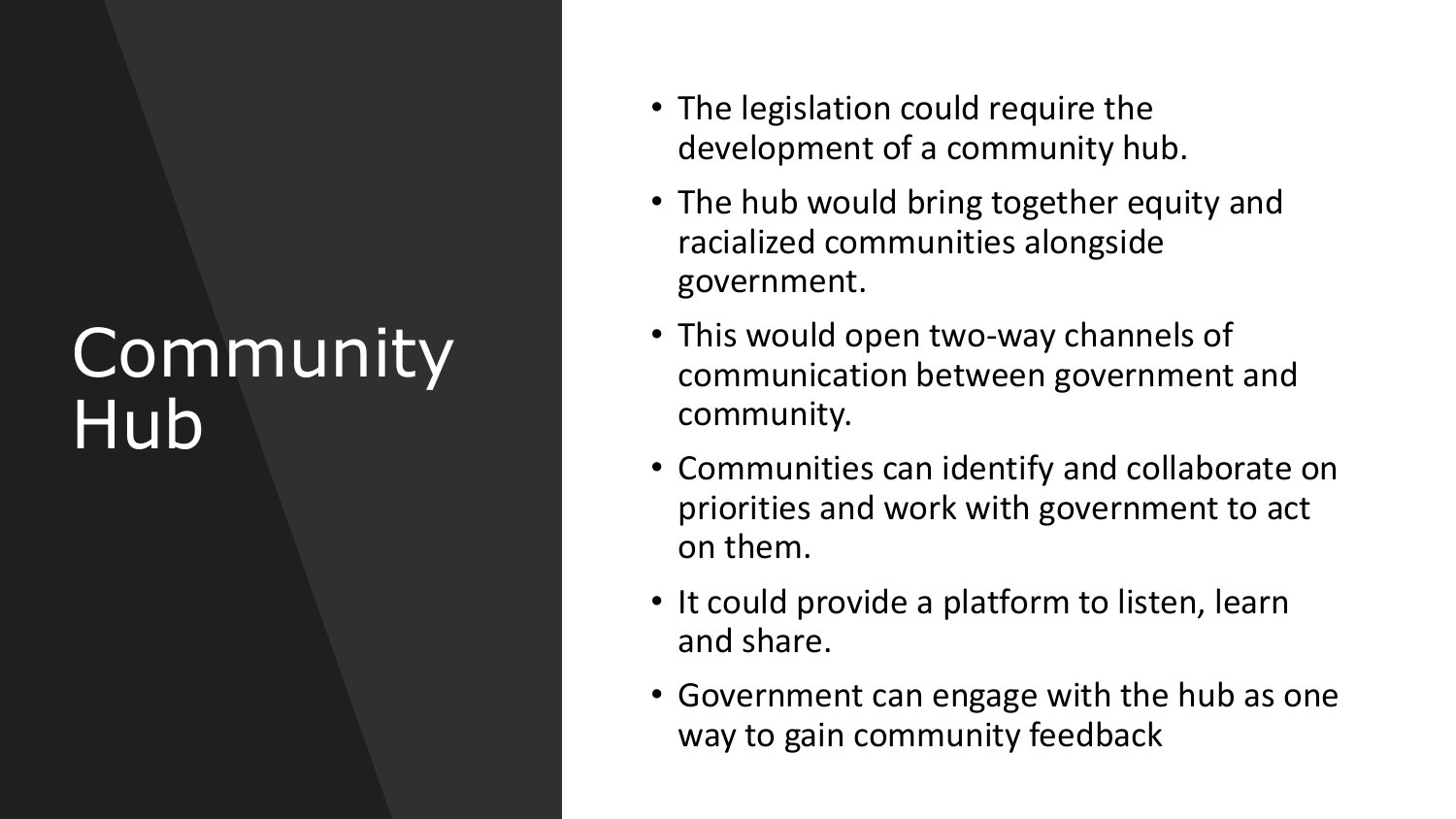### Equity and race-based data standards

• Establish government data standards that enable and promote community engagement in collection and use.

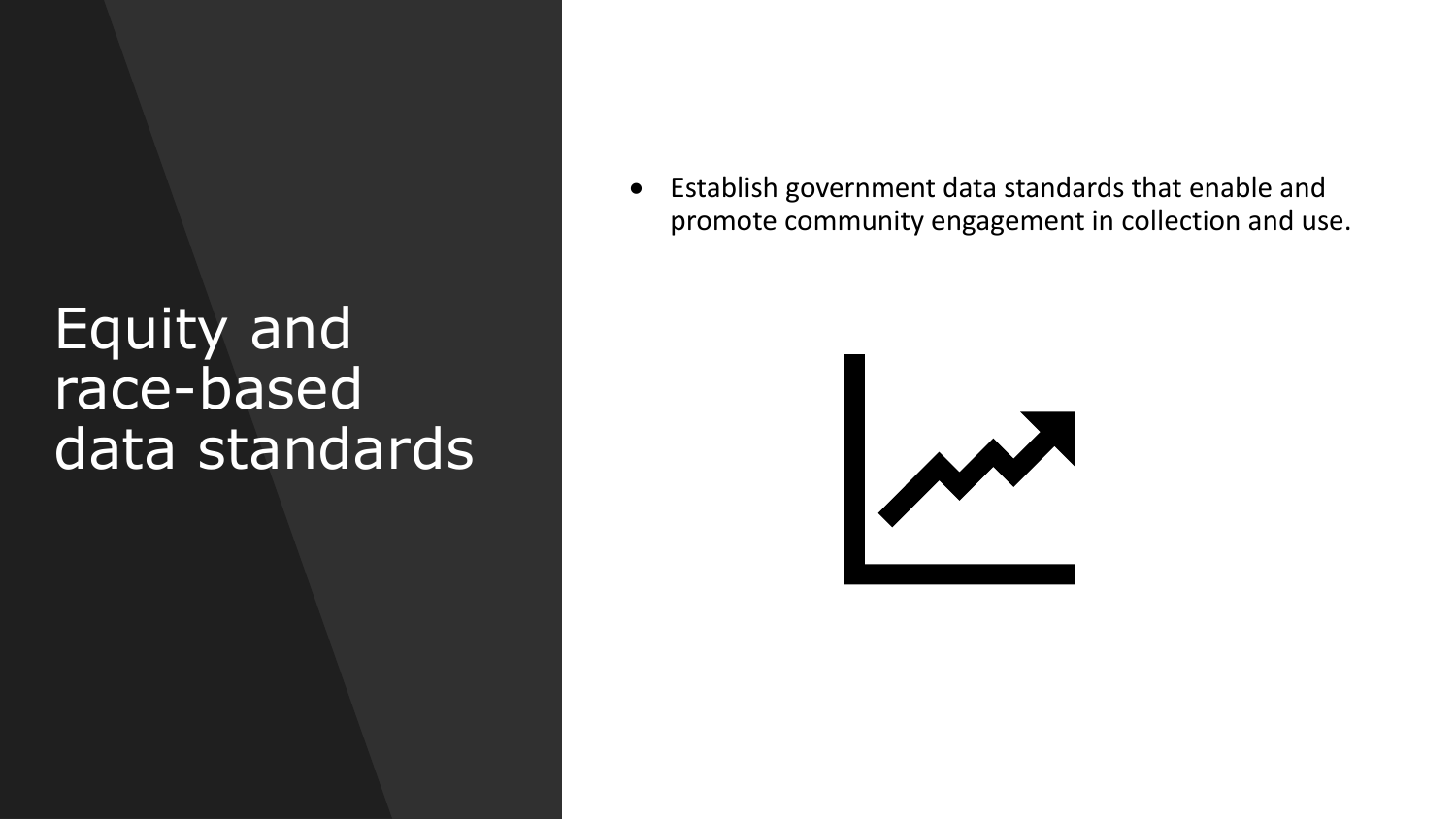Annual Report Tabled in the Legislature • Require an annual report on government progress related to addressing systemic inequity and racism.

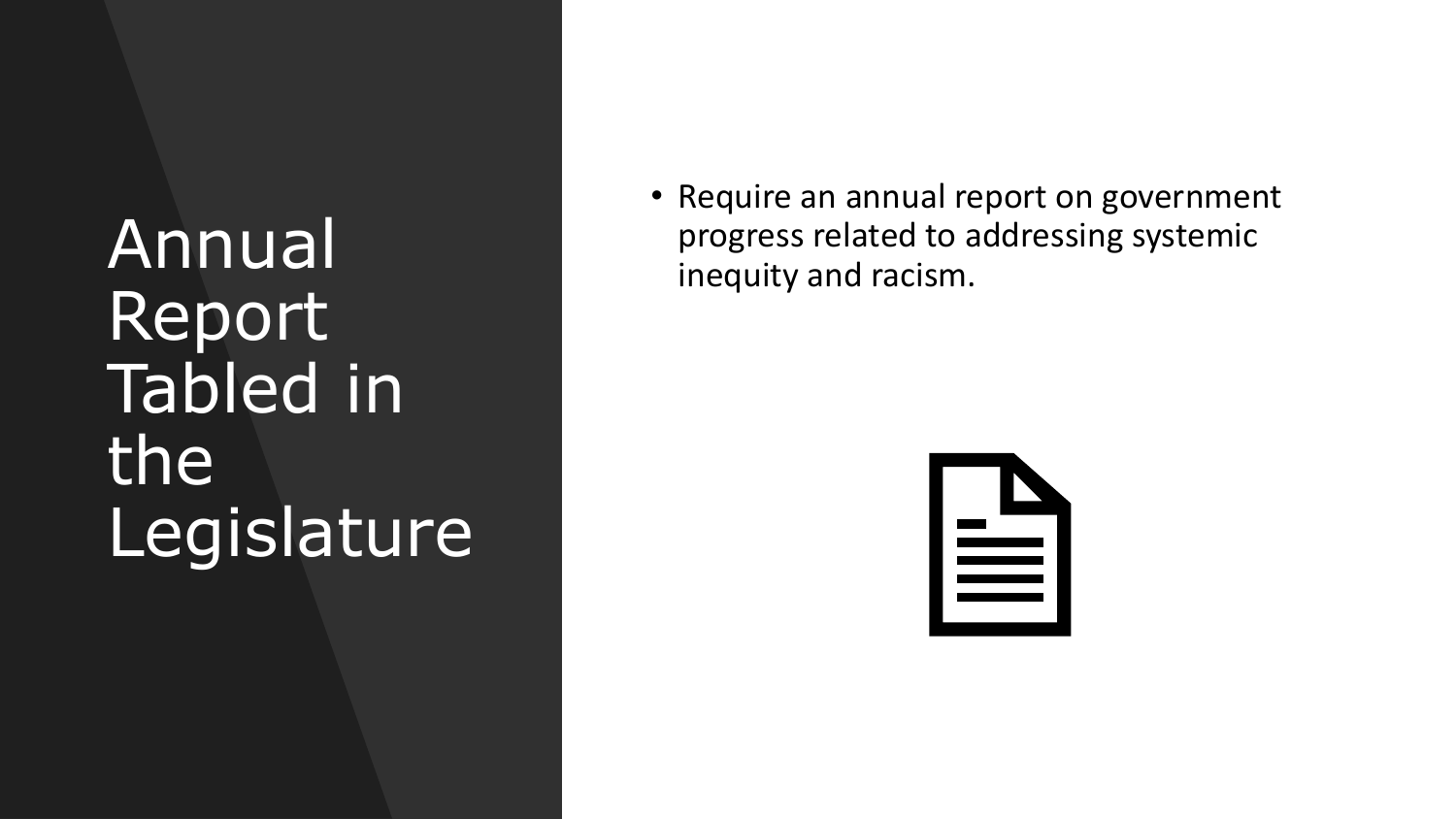### **Heard, Included, and Counted**

- It is imperative that the voices of Nova Scotians are reflected in crafting this legislation.
- There are several ways to have your voice included, heard and counted.